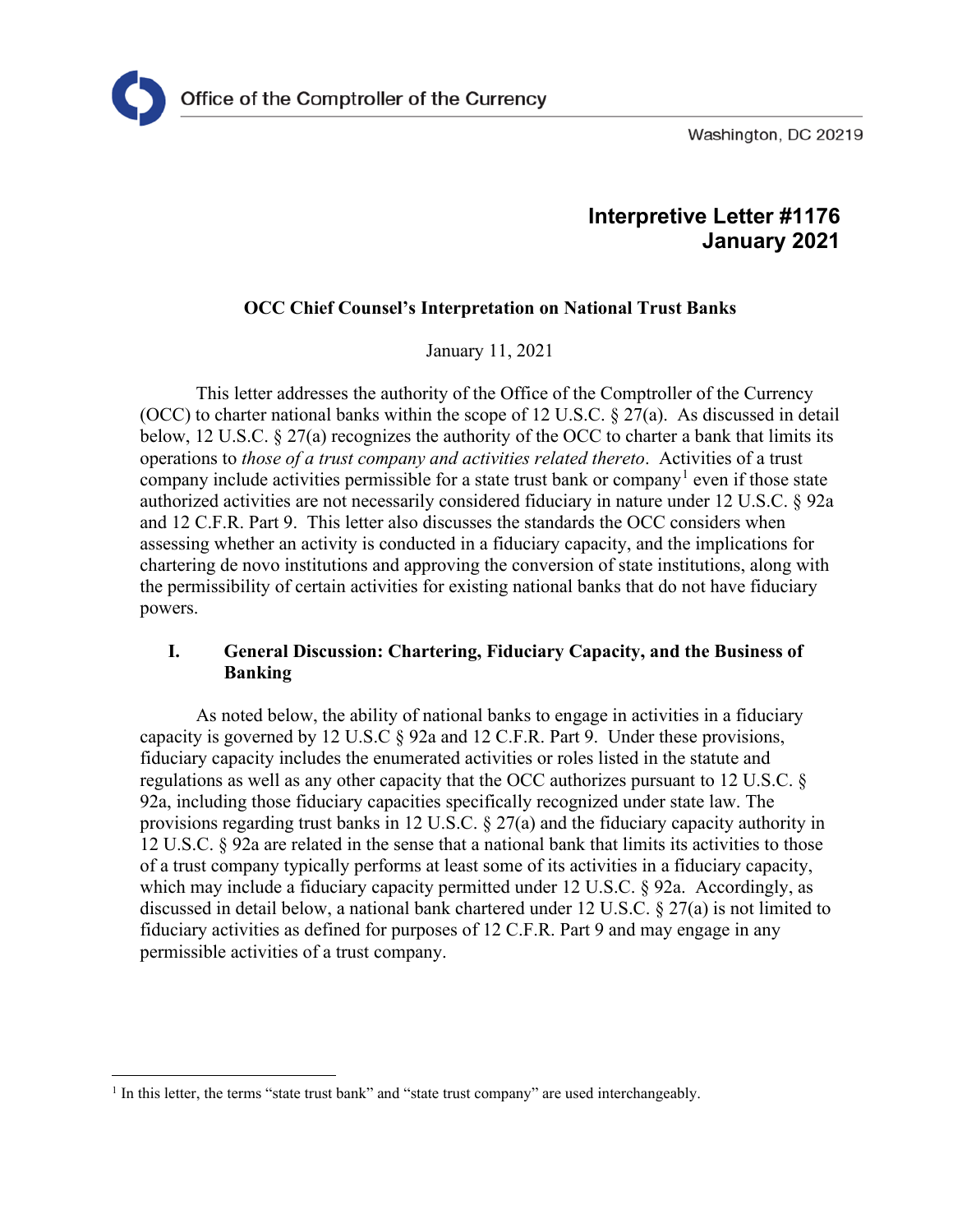#### *A. Chartering Authority*

The OCC's authority to charter national banks is found in the National Bank Act, 12 U.S.C. §§ 21-27. The last sentence of 12 U.S.C. § 27(a) specifically addresses the chartering of trust banks by providing that:

A National Bank Association, to which the Comptroller of the Currency has heretofore issued or hereafter issues such certificate, is not illegally constituted solely because its operations are or have been required by the Comptroller of the Currency to be limited to *those of a trust company and activities related thereto*.

Congress added this provision to clarify and confirm that the OCC, under its general chartering authority, has the power to charter a national bank that limits its activities to those of a trust company and activities related to the same.[2](#page-1-0) The statute does not define what constitutes a "trust company" under 12 U.S.C. § 27(a) and there is no "trust company" specifically authorized under federal law outside of 12 U.S.C. § 27(a). At the time of the enactment of 12 U.S.C. § 27(a), however, many banks had trust departments to provide customers with dedicated trust and other related services. Likewise, state law permitted the operation of state trust companies and trust banks to provide similar dedicated trust and related services.<sup>[3](#page-1-1)</sup> In the absence of other textual and statutory guidance, the phrase "trust company" contained in 12 U.S.C. § 27(a) has been construed to refer to and include the activities of trust departments of banks as well as the activities of trust companies and trust banks authorized under the laws of the various states.

The activities of a trust company, trust bank, or trust department of a bank typically include performing fiduciary activities as defined by federal or state law, as well as other activities that are non-fiduciary in nature, such as non-fiduciary custody. Therefore, under 12 U.S.C. § 27(a), a national bank is not illegally constituted because it limits its operations to such activities.

#### *B. Fiduciary Capacity Authority*

Twelve U.S.C. 92a provides the authority for the OCC to permit national banks to engage in activities in which the bank will be acting in a fiduciary capacity. Specifically, 12 U.S.C. § 92a(a) provides:

The Comptroller of the Currency shall be authorized and empowered to grant by special permit to national banks applying therefor, when not in contravention of State or local law, the right to act as trustee, executor, administrator, registrar of stocks and bonds, guardian of estates, assignee, receiver, or in any other fiduciary capacity in

<span id="page-1-1"></span><span id="page-1-0"></span><sup>2</sup> *See Nat'l State Bank of Elizabeth, N. J. v. Smith*, 591 F.2d 223, 231 (3d Cir. 1979) (noting that the last sentence in 12 U.S.C. § 27(a) "validates retroactively as well as prospectively the action of the Comptroller in limiting to the business of a trust company the operation of a national banking association to which he has granted a certificate of authority to commence business").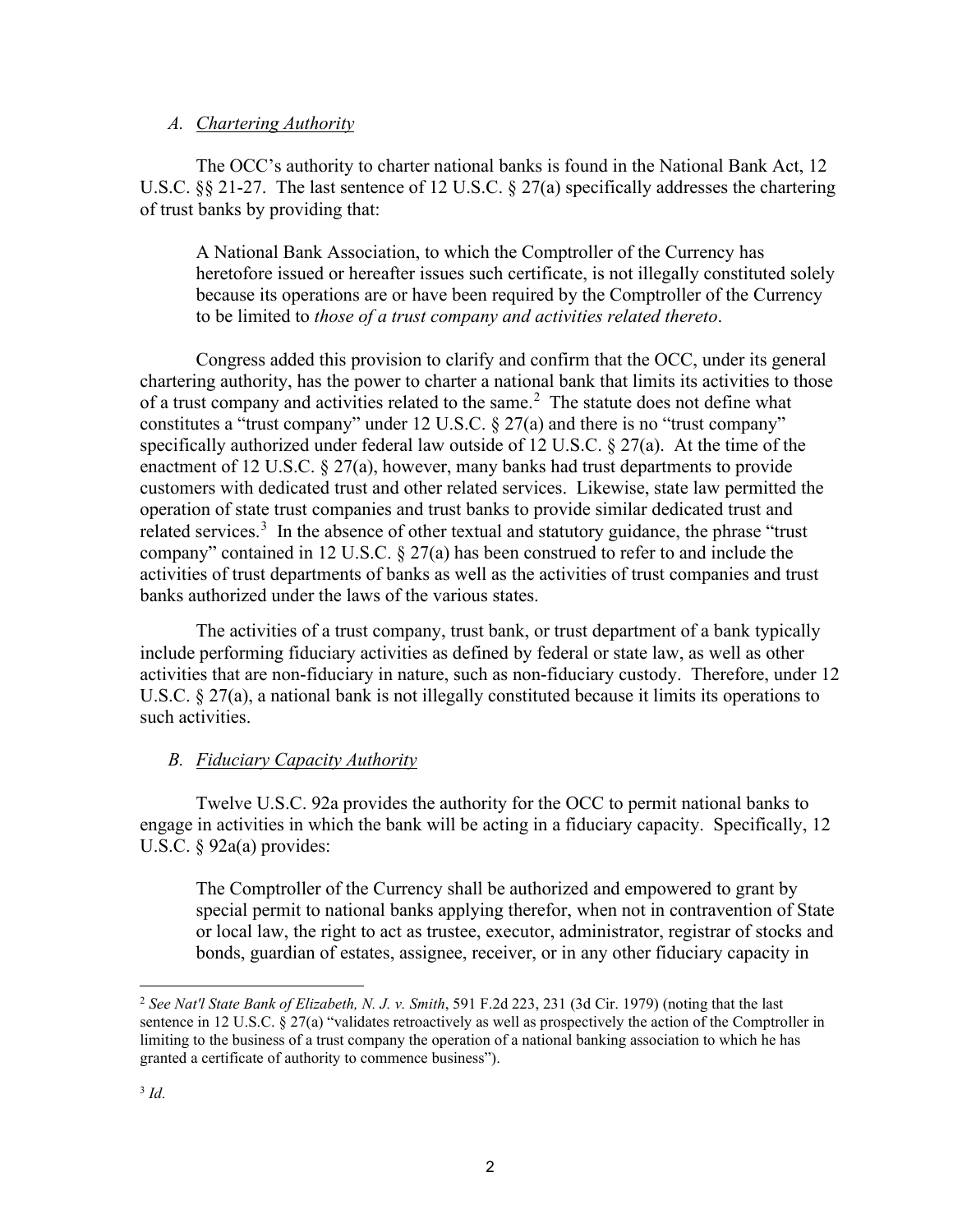which State banks, trust companies, or other corporations which come into competition with national banks are permitted to act under the laws of the State in which the national bank is located.

The OCC has implemented 12 U.S.C. § 92a in 12 C.F.R. Part 9. Twelve C.F.R. Part 9 applies to national banks that act in a "fiduciary capacity." Twelve C.F.R. § 9.2(e) defines "fiduciary capacity" to include the activities listed in 12 U.S.C. § 92a(a) along with the following additional activities:

- transfer agent (which is akin to a registrar of stock and bonds);
- custodian under a uniform gifts to minors act (which is a type of guardian of estate);
- investment adviser, if the bank receives a fee for its investment advice;
- any capacity in which the bank possesses investment discretion on behalf of another; and
- any other similar capacity that the OCC authorizes pursuant to 12 U.S.C.  $\S$  92a.

#### *1. Enumerated Fiduciary Capacities*

As noted above, 12 U.S.C. § 92a and 12 C.F.R. Part 9 enumerate specific roles or functions of banks that are regarded as being performed in a fiduciary capacity. A bank that engages in any of the enumerated roles or functions is doing so in a fiduciary capacity and is subject to the requirements of 12 C.F.R. Part 9.

There is no *de minimis* rule regarding national banks' use of trust powers. A national bank that only performs one fiduciary capacity under 12 U.S.C § 92a would need trust powers. Conversely, there is also no requirement that a national trust bank chartered under 12 U.S.C. § 27(a) perform primarily in a fiduciary capacity.

### *2. Fiduciary Capacity Under State Law*

As noted above, under 12 U.S.C. § 92a, fiduciary capacity may also include "any other fiduciary capacity in which State banks, trust companies, or other corporations which come into competition with national banks are permitted to act under the laws of the State in which the national bank is located." This is the so-called "bootstrap" provision of 12 U.S.C. § 92a.

For the OCC to use the bootstrap provision and determine that a state fiduciary capacity—i.e., an activity, role, or function that a state's law regards as being performed in a fiduciary capacity—is a fiduciary capacity for purposes of 12 U.S.C  $\S$  92a, the OCC must determine that a national bank is engaging in the relevant activity, role, or function consistent with the parameters provided for in the relevant state law to the same extent as a state bank to qualify as a fiduciary capacity. Thus, under the bootstrap provision, a bank performing in a fiduciary capacity for purposes of state law and operating consistent with the parameters provided for in relevant state laws and regulations may be deemed to be performing in a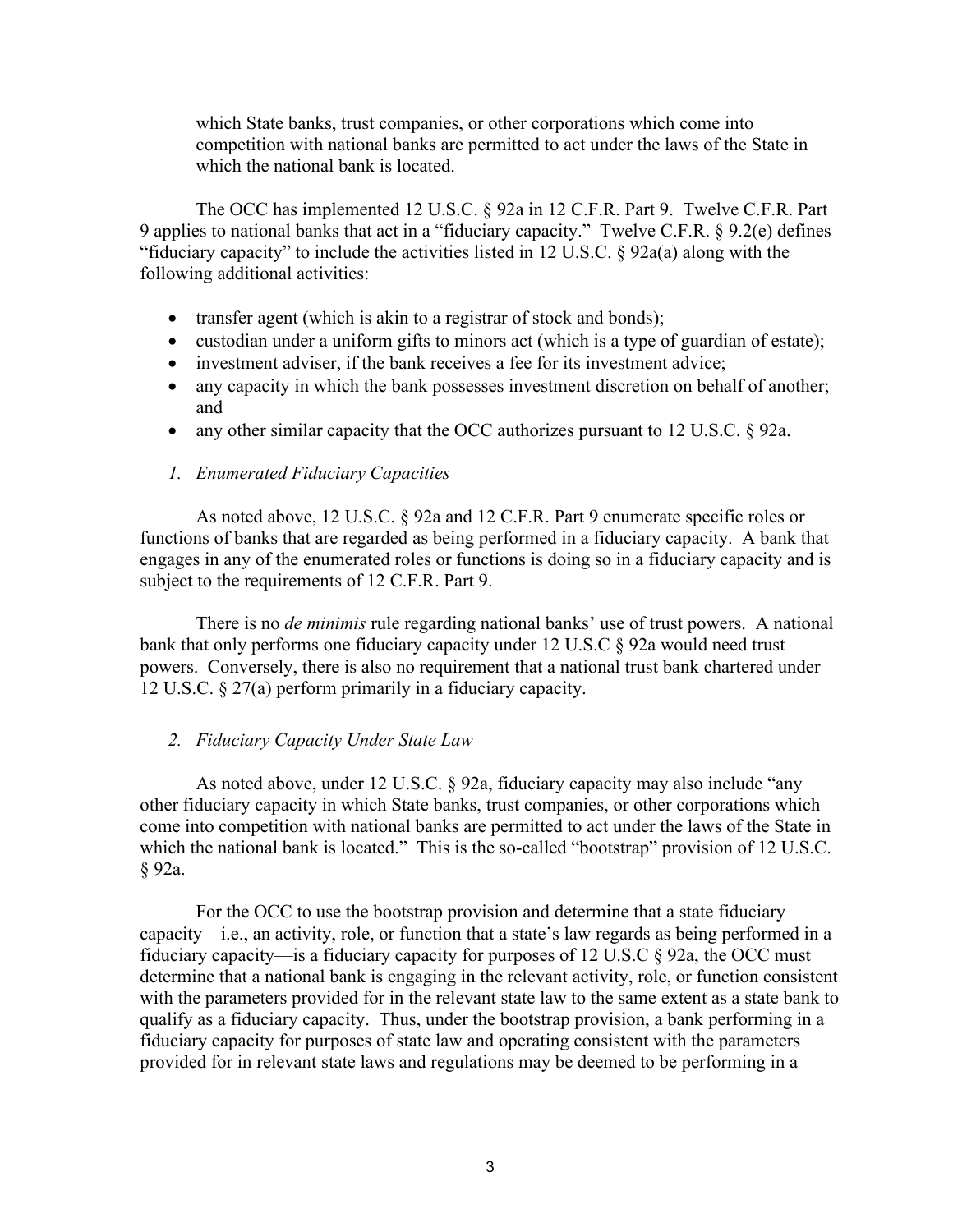fiduciary capacity for purposes of 12 U.S.C. § 92a and subject to 12 C.F.R. Part 9.<sup>[4](#page-3-0)</sup> Conversely, a bank is not engaging in a fiduciary capacity for purposes of the bootstrap provision of 12 U.S.C. § 92a or 12 C.F.R. Part 9 when the bank is engaging in an activity, role, or function inconsistent with the parameters provided for in the relevant state law for a fiduciary capacity. [5](#page-3-1)

This is consistent both with the plain language of 12 U.S.C. § 92a, as well as the principles upon which the National Bank Act is based, which frequently turns on permissibility under the law of the state in which the national bank is located.<sup>[6](#page-3-2)</sup>

## *3. Any Other Similar Capacity the OCC authorizes pursuant to 12 U.S.C. § 92a.*

As noted above, 12 C.F.R. § 9.2(e) defines "fiduciary capacity" to include "any other similar capacity that the OCC authorizes pursuant to 12 U.S.C.  $\S$  92a."<sup>[7](#page-3-3)</sup>

In determining whether an activity is performed in "any other similar capacity," the OCC considers the substantive conduct of the bank in performing the activity, and whether it is analogous to the enumerated capacities in 12 U.S.C.  $\S$  92a and 12 C.F.R. Part 9. $8$ Specifically, the OCC looks to the exemplar fiduciary roles of trustee and investment advisor and considers (1) whether the activity involves the exercise of discretion on behalf of a client

<span id="page-3-2"></span> $6$  There are numerous examples of this. Under 12 U.S.C. § 85, a national bank generally may charge the interest rate permitted by the state in which it is located, and under 12 U.S.C. § 36, a national bank may establish new branches to the extent that a state bank could establish a new branch under the law of that state. As a result, national banks based in different states may be subject to different interest rate caps or branching laws. The fact that a capacity may be considered fiduciary under one state's laws is not a grant of authority for banks located in a different state that does not define such a capacity as fiduciary to act in a fiduciary capacity.

<span id="page-3-3"></span><sup>7</sup> The language "any other similar capacity that the OCC authorizes pursuant to 12 U.S.C. 92a" in 12 C.F.R.  $\&$ 9.2(e) is a catch-all term that covers the broad grant of statutory authority given to the OCC to recognize other fiduciary capacities not specifically enumerated (e.g., only generally referred to) in the statute. *See* Fiduciary Activities of National Banks; Rules of Practice and Procedure, 60 Fed. Reg. 66163, 66164 (Dec. 21, 1995) (describing the language "any other similar capacity" as "a catch-all category").

<span id="page-3-0"></span><sup>4</sup> If the OCC recognizes a capacity that is a fiduciary capacity under applicable state law as a "fiduciary capacity" under 12 U.S.C. § 92a, then the recognized capacity will be a fiduciary capacity subject to the implementing regulations of 12 C.F.R. Part 9. The particular provisions of 12 C.F.R. Part 9 that are relevant to the activity will depend on the nature of the activity.

<span id="page-3-1"></span> $5$  This reasoning can be contrasted with OCC Interpretive Letter No. 265, reprinted in [1983-1984 Transfer Binder] Fed. Banking L. Rep. (CCP) ¶ 85,429 (July 14, 1983), which concluded that the OCC will only look to state law to determine whether a fiduciary capacity of national bank is permissible after the activity is determined to be "fiduciary" within the meaning of 12 U.S.C. § 92a. To the extent that Interpretive Letter No. 265 conflicts with this decision, it is superseded.

<span id="page-3-4"></span><sup>8</sup> *See* "Asset Management" booklet of the *Comptroller's Handbook* 8-9 (Dec. 2000) (defining "fiduciary capacity" and noting that national banks acting in a fiduciary capacity are subject to specific standards of care and prudence); *see also* Black's Law Dictionary 235 (9th ed. 2009) (defining "capacity" as "[t]he role in which one performs an act").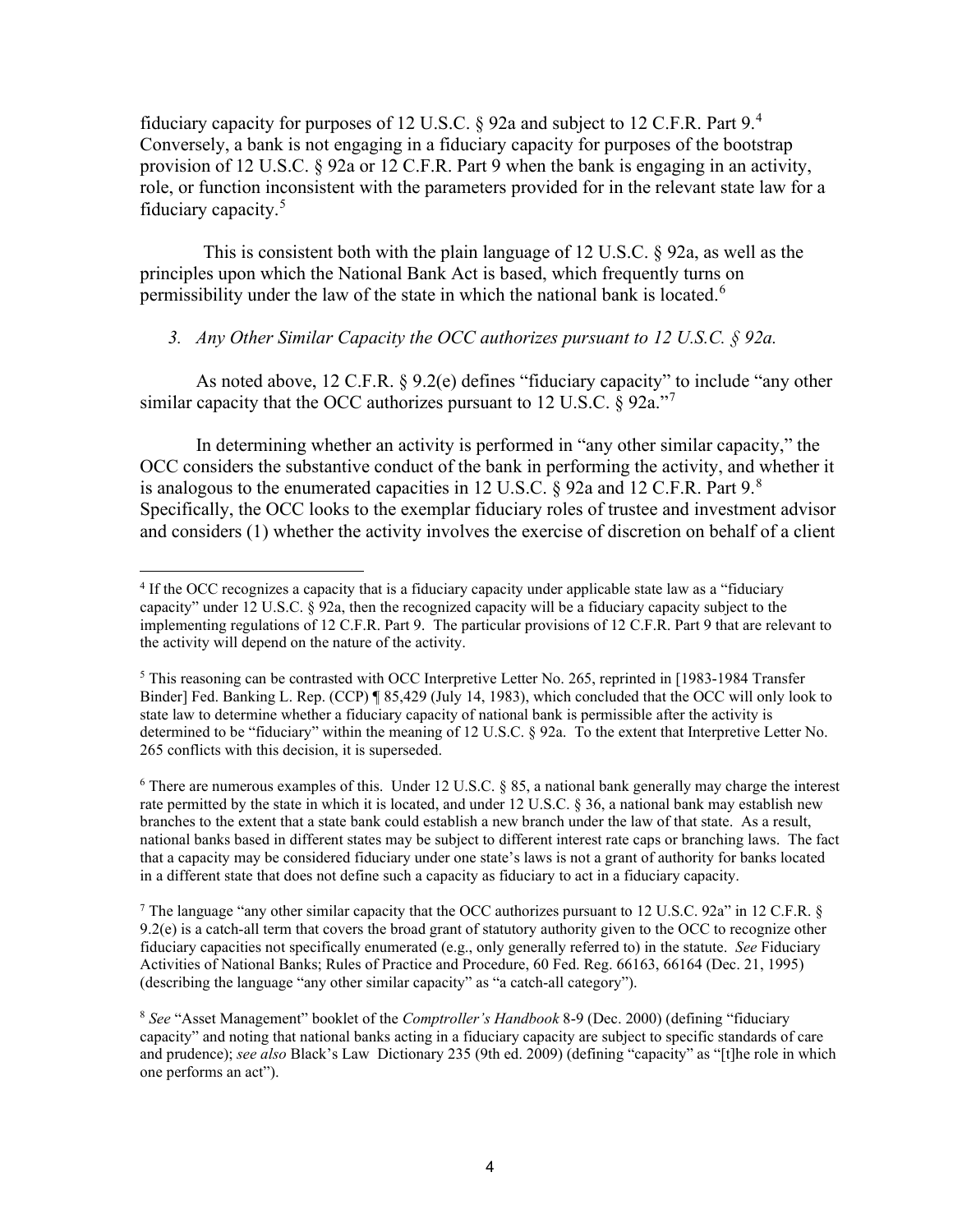or third party in a manner that would have an economic impact on the client or third party, and (2) whether, in carrying out the discretionary activities, the bank is subject to the duties or standards of behavior that are customarily associated with being a fiduciary. These fiduciary standards and duties are high standards of conduct that generally require the fiduciary to act with utmost care and in the best interest of the client. $9$  A fiduciary satisfies these obligations by, for example, acting with utmost loyalty with respect to the client and the client's assets and making sure that decisions are prudently undertaken after consideration of pros and cons of the particular action.

Under 12 C.F.R. Part 9, national banks acting in a fiduciary capacity are subject to specific standards, including adopting and following appropriate policies and procedures, conducting appropriate reviews, maintaining appropriate records, and arranging for suitable audits.

## *C. Business of Banking*

Under 12 U.S.C. § 24(Seventh), national banks may engage in the business of banking and activities incidental to the business of banking.<sup>[10](#page-4-1)</sup> When determining whether an activity is part of the business of banking, the OCC considers the following factors under 12 C.F.R.  $\S$  7.5001(c)(1):

- Whether the activity is the functional equivalent to, or a logical outgrowth of, a recognized banking activity;
- Whether the activity strengthens the bank by benefiting its customers or its business;
- Whether the activity involves risks similar in nature to those already assumed by banks; and

<span id="page-4-0"></span><sup>&</sup>lt;sup>9</sup> Among the common duties of a fiduciary are: duty of loyalty (acting in good faith, protecting the interest of the client, and taking no action in favor of the fiduciary that would impair the interest of the client); duty of care or prudence (exercising reasonable care, skill, and caution in performing activities); duty to segregate funds (keeping client assets distinct from other assets, including those of the fiduciary); duty to safeguard (protecting client assets from damage, loss, or destruction); duty to invest (acting as a prudent investor bearing the purpose and interest of the client mind); and duty of accounting (providing full and fair disclosure and keeping records of receipts, expenses, sales, purchases, exchanges and/or distributions to account for the fiduciary's activities on behalf of the client). *See* Restatement (Third) of Trusts §§ 76-83 (2007). *See also Bogert's The Law of Trusts and Trustees* § 543. *See also* the U.S. Securities and Exchange Commission regulation regarding the fiduciary duties of investment advisors, requiring, inter alia, the fiduciary to at "all times, serve the best interest of its client and not subordinate its client's interest to its own," and to "eliminate or at least expose through full and fair disclosure all conflicts of interest which might incline an investment adviser—consciously or unconsciously—to render advice which was not disinterested." 17 C.F.R. Part 276, IA-5248, "Comm'n Interpretation Regarding Standard of Conduct for Inv. Advisers" (June 5, 2019) pp. 8, 23.

<span id="page-4-1"></span><sup>&</sup>lt;sup>10</sup> Twelve C.F.R. § 7.5001(d) provides the OCC may find an activity is permissible because it is incidental to the business of banking if it is convenient or useful to an activity that is specifically authorized for national banks or to an activity that is otherwise part of the business of banking. *See also* OCC Interpretive Letter No. 940 (May 24, 2002).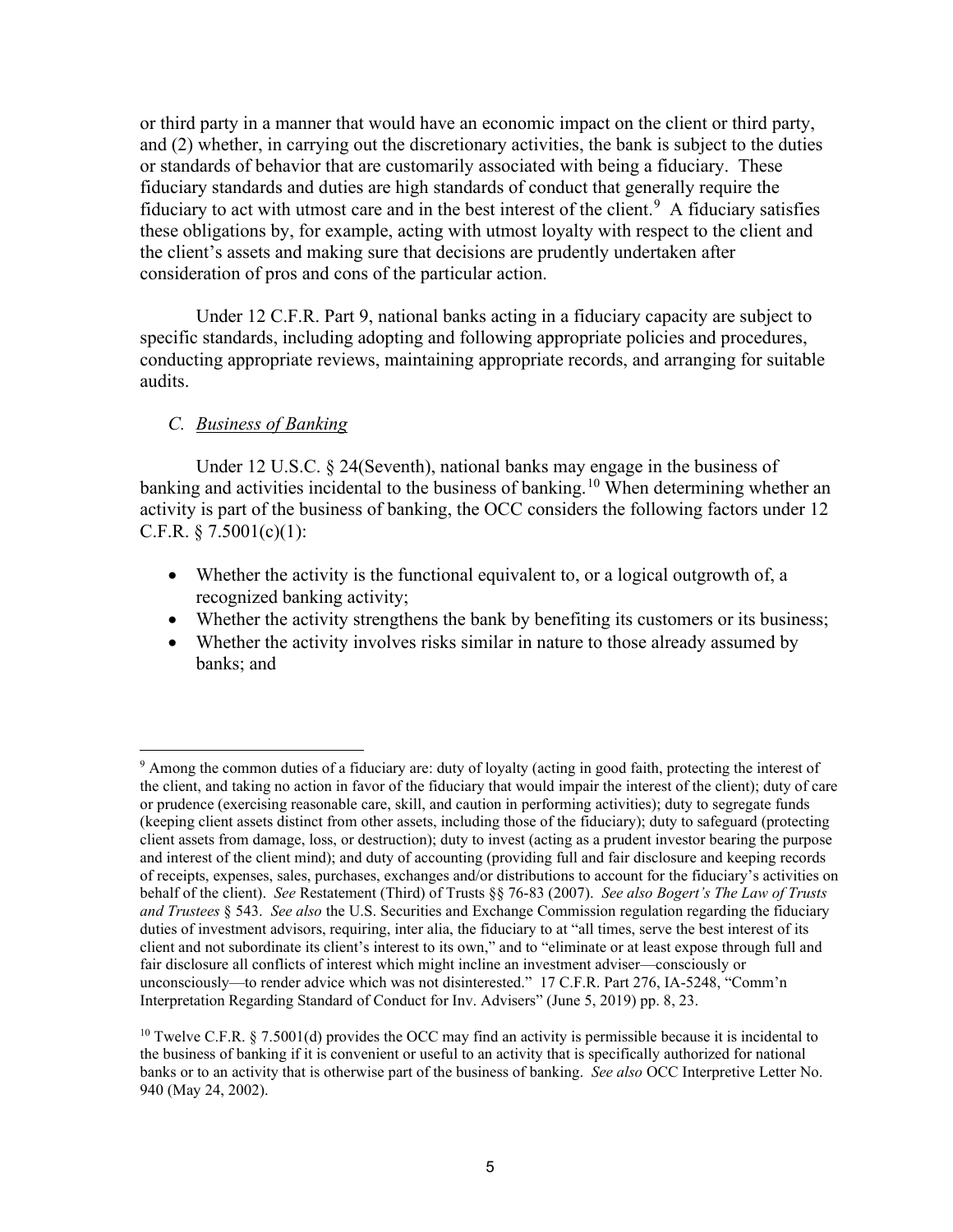• Whether the activity is authorized for state-chartered banks.<sup>[11](#page-5-0)</sup>

Given this fourth factor, "Whether the activity is authorized for state-chartered banks," an activity permitted for state trust banks may be part of the business of banking under the authority of 12 U.S.C. § 24(Seventh) for national banks if the activity is authorized for state-chartered banks, and the OCC is satisfied that the remaining three factors are also sufficiently met.

## **II. De Novo Chartering of National Banks that Limit Their Activities to Those of a Trust Company and Activities Related Thereto**

As noted above, under 12 U.S.C. §§ 21-27, the OCC may charter a national bank that limits its activities to those of a trust company and activities related thereto. A national trust bank may be permitted to engage in any and all activities permitted under state law for a state trust company located in the same state under the plain terms of 12 U.S.C. § 27(a).

Moreover, a national trust bank may also engage in activities beyond those authorized under state law for a state trust company provided such activities are permitted for a national bank under other sources of authority such as 12 U.S.C. §§ 24(Seventh) or 92a, as discussed above. [12](#page-5-1)

In addition to being legally permissible, the activities of a national trust bank must be conducted in a safe and sound manner and in compliance with applicable law and regulations, including those relating to the Bank Secrecy Act, anti-money laundering, Office of Foreign Assets Control requirements, and consumer protection.

### **III. Charter Conversions**

As discussed above, the chartering provisions in 12 U.S.C. §§ 21-27 provide the authority for all national bank charters. In the case of conversions, 12 U.S.C. § 35 provides additional provisions regarding conversions of state banks into national banks with respect to legacy activities. Typically, the legacy activities of a converting state trust bank will be permissible for a national trust bank under 12 U.S.C. § 24(Seventh), which includes activities permitted within the business of banking, 12 U.S.C. § 27(a), which includes all legacy activities that are allowed to the converting state trust company under state law, or 12 U.S.C. § 92a, which includes activities the OCC determines are conducted in a fiduciary capacity.

In the event a legacy activity of a converting state trust bank is not permissible under the foregoing statutes, however, 12 U.S.C. § 35 also recognizes that in some cases a

<span id="page-5-0"></span><sup>&</sup>lt;sup>11</sup> When considering the four business of banking factors described in section 7.5001(c)(1), the OCC has the discretion to vary the weight given to each factor. *See* 12 C.F.R. § 7.5001(c)(2) ("The weight accorded each factor set out in paragraph (c)(1) of this section depends on the facts and circumstances of each case.").

<span id="page-5-1"></span> $12$  An activity may be permissible for a national trust bank under multiple sources of authority, and a bank need not rely on all sources of authority to engage in any one activity.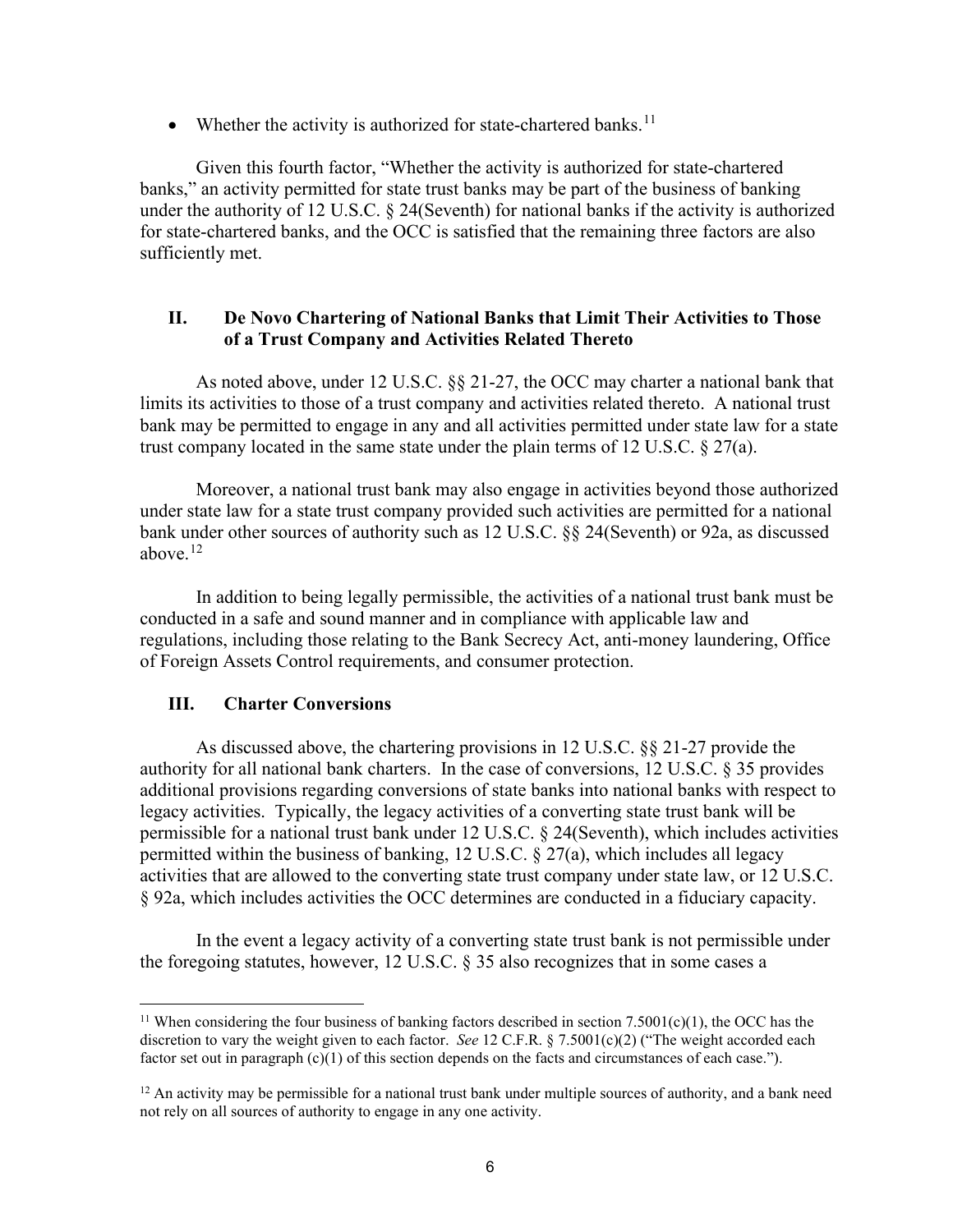converting bank may have assets that are not permissible for national banks generally under applicable federal law and provides that in connection with such a conversion:

The Comptroller of the Currency may, in his discretion and subject to such conditions as he may prescribe, permit such converting bank to retain and carry at a value determined by the Comptroller such of the assets of such converting bank as do not conform to the legal requirements relative to assets acquired and held by national banking associations.

The text of the statute itself does not place any temporal limits on the retention of nonconforming assets, and the OCC may exercise discretion in permitting the retention of certain nonconforming assets.<sup>[13](#page-6-0)</sup> The OCC has typically required divestiture or conformity of non-conforming assets within a reasonable time period, typically two years.<sup>[14](#page-6-1)</sup>

# **IV. New Activities in an Existing Bank Without Fiduciary Powers**

National banks without fiduciary powers may also engage in certain activities of state trust banks that are not considered fiduciary in nature under 12 U.S.C. § 92a. If the state trust bank powers are permissible for national banks under 12 U.S.C. § 24(Seventh), based on the test outlined above, and are not fiduciary for purposes of 12 U.S.C. § 92a and 12 C.F.R. Part 9, any national bank can engage in those state trust bank activities without fiduciary powers and without being subject to 12 C.F.R. Part 9.

National banks seeking guidance on whether a new activity would be subject to 12 C.F.R. Part 9 should speak with examination staff who may seek further guidance from Asset Management Policy and the Law Department.<sup>[15](#page-6-2)</sup>

<span id="page-6-0"></span><sup>&</sup>lt;sup>13</sup> *See* Corporate Decision No. 95-55 (Nov. 15, 1995). The OCC relied on 12 U.S.C. § 35 to allow a state bank converting to a national bank to permanently retain its ownership interest in two nonconforming insurance subsidiaries. The legal basis for the decision was fully explained in OCC Interpretive Letter 757 (Apr. 1, 1996). When the OCC's decision regarding the insurance subsidiaries was challenged in *American Council of Life Insurance v. Ludwig*, 1 F. Supp. 2d 24, 29 (D.D.C. 1998) *vacated and remanded*, 194 F.3d 173 (D.C. Cir. 1999), the U.S. District Court for the District of Columbia held that the OCC correctly interpreted 12 U.S.C. § 35 when it allowed the converting bank to permanently retain the nonconforming insurance subsidiaries. While that portion of the District Court's decision was ultimately vacated and remanded on appeal by the D.C. Circuit, it was only done so on mootness grounds because the OCC ordered the divestiture of the two insurance subsidiaries when it approved a subsequent merger of the bank with and into another national bank. *See* OCC Conditional Approval No. 288 (Sept. 30, 1998).

<span id="page-6-1"></span><sup>14</sup> *See* "Conversions to Federal Charter" booklet of the *Comptroller's Licensing Manual* 14 (Oct. 2019) ("The OCC may give a converting depository institution a reasonable period of time, generally not to exceed two years after conversion, to divest or conform any nonconforming assets or activities, including nonconforming subsidiaries, not being permanently retained. A reasonable period is given so that the converting depository institution may take the necessary action without undue hardship.").

<span id="page-6-2"></span><sup>&</sup>lt;sup>15</sup> Similarly, current national charters with fiduciary powers should continue to apply 12 C.F.R. Part 9 to their current activities as they have done in the past.